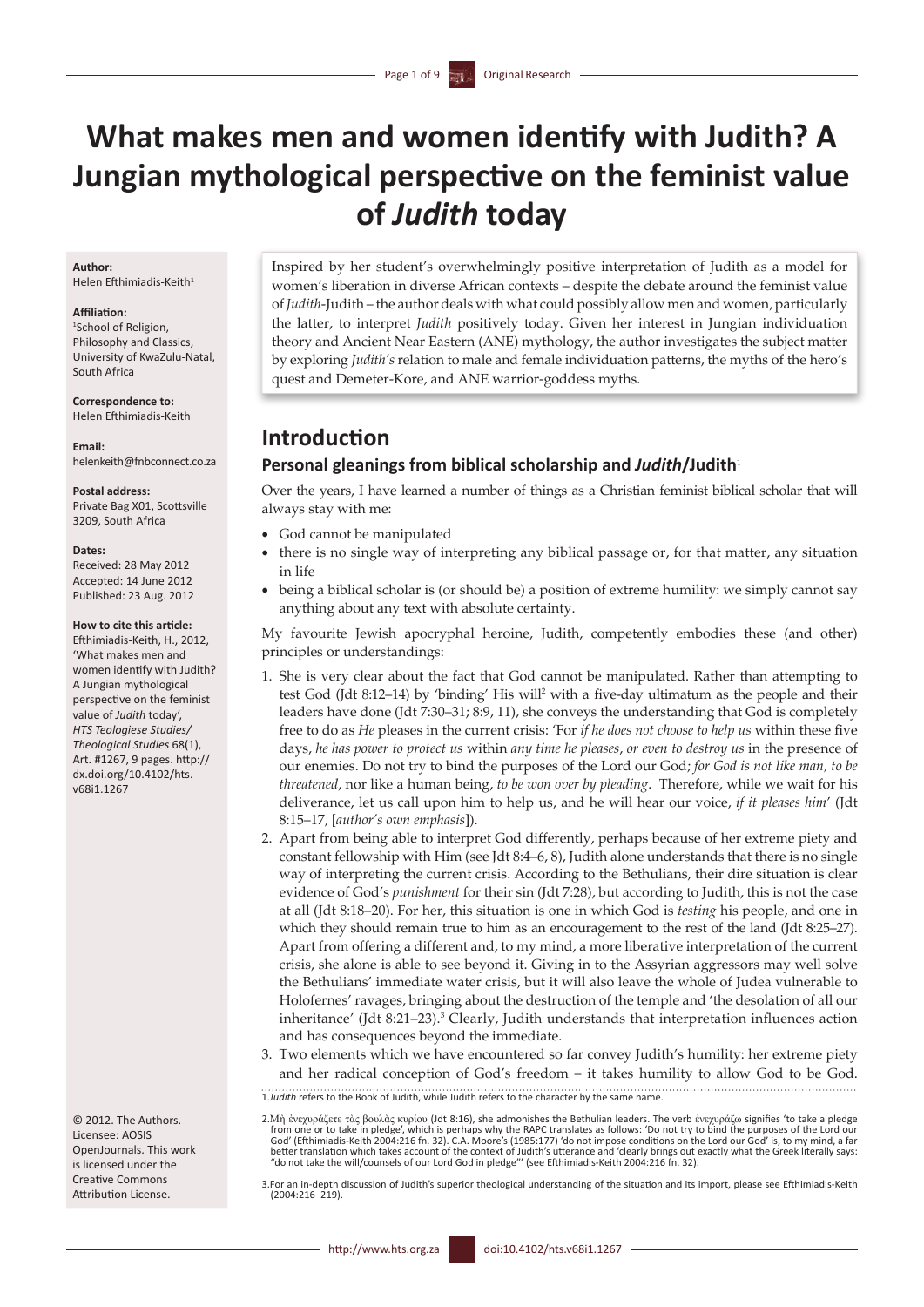Judith's humility is also seen in the advice she provides: the people should continue praying whilst waiting for God's deliverance and continue thanking Him despite their circumstances (Jdt 8:17, 25–27). Her humility is further seen, amongst others, by the fact that she:

- i. gives *God* the glory for her successes (Jdt 13:14–16; 16:1– 17; 16:17) – despite receiving the highest accolades from the Bethulian and Judean leadership (Jdt 13:18–20; 15:9–10)4 and being celebrated as a war hero (Jdt 15:12)
- ii. *returns home* to a simple life-style (Jdt 16:21–22) once the great victory celebration is over (Jdt 15:12–13; 16:18, 19), despite receiving life-time honours from her people (Jdt 16:21, 22).<sup>5</sup>

### **Interpreting** *Judith***/Judith: Scholarly opinion and confusion**

Points (i) and (ii) above have become two of the central points – if not *the* central points – in the debate surrounding Judith's feminist suitability.<sup>6</sup> For some feminist or profeminist<sup>7</sup> biblical scholars, Judith's deliverance of her people is completely overshadowed by the insistence that *God* is the actual deliverer, not Judith. For others, the liberative aspects of Judith, such as her obvious superiority over all the men in the story, are further vitiated by the fact that she returns home after her great feat, she does not assume public office. For others yet, her use of deception and female sexuality in achieving her aims reinforces traditional patriarchal stereotypes about women, thus nullifying any positive value that she may have for women today:

despite its own thematics, the Book of Judith cannot afford to be feminist. It stresses that it is not Judith, but God, who has killed Holofernes – 'by the hand of a woman' (16:6). She was merely an instrument of the true patriarchal [*sic*] power … (Stocker 1998:8–9)

Judith first had to liberate herself, *using typical female weapons* in order to be able to defeat the Assyrian army … Even her rhetorical skills were used *to deceive and murder another human being*! (Cornelius 2009:250)

Unfortunately, Judith does not become a liberated woman at all or does not rise into a position of prominence … In the end, she returns to the private sphere and is reinscripted into androcentric Israel … She returns to a role where she is apart, ascetic and asocial … [*becoming*] a model for the typical subordinate role of women in patriarchy! (Cornelius 2009:256)

A reading of the Latin literature which contains the conopeum motif serves to illuminate the meaning and function of the κωνώπιον in the story of Judith. The construction of gender roles in the Book of Judith does not in fact subvert these roles, but rather reinforces them in their patriarchal connotation. Ultimately, therefore, the story of Judith offers a truly patriarchal explanation for the scandalous fact that a woman, however God-fearing she may be is able to kill a man. (Schmitz 2010:80)

4.See also Achior's high praise for Judith in 14:7.

- 5.Other actions that signify her humility include (1) setting her stewardess free (16:23), and (2) distributing her wealth to her relatives before she dies (16:24).
- 6.For a detailed analysis of this debate, see Efthimiadis-Keith (2010:91–111). This section is drawn largely from parts of this article.
- 7.'Pro-feminist' is P.J. Milne's term and refers to biblical scholars who do not necessarily subscribe to feminism or feminist biblical interpretation but who attempt 'to incorporate the results of feminist scholarship in their work' (Milne 1993:43).

[S]he is not a counter-cultural character, but remains very much a man's woman … She repeatedly identifies *with* male models … [*and*] … *against* female characters when she ignores the plight of Dinah [*sic*] and the Shechemite women … In short … *Judith* [*is*] *the very antithesis of a woman-identified woman*.

[*She*] effectively reinforces the patriarchal ideology that women are inferior and secondary by repeatedly making self-effacing … statements. Not only does she attribute all her success to the deity … but she makes a point of emphasizing the negative attitudes held by her Israelite or Jewish society toward women. In Jdt 9:9–10 she, not the narrator, draws attention to the added ignominy of being defeated by a woman …

In short, Judith is presented, and as a narrative character, presents herself virtually completely from a male, patriarchal perspective … [H]er very action is rooted in the dynamics of men's fear of women's sexuality…

Judith liberates neither herself nor her countrywomen from the status quo of the biblical gender ideology. (Milne 1993:54–55)

Despite their negative evaluations, the self-same critics – and others besides – also see positive elements in *Judith*: the myth of Judith is … a radical and feminist alternative to the oedipal myth, and to all that it signifies about the ordering of Western culture (Stocker 1998:23).

### According to Cornelius (2009):

The audience and reader … cannot but be motivated by Judith's successes and persuaded to follow her pious life. One comes to think that this text might serve to persuade women that it is not only the male who can play an important role in God's peoples' lives – that women actually do have a role to play in a patriarchal world. (p. 249)

For ancient women, Judith's moving outside the limits of ancient patriarchy must have been a positive characteristic. (p. 251)

### Schmitz (2010) writes:

In the second part of the story, the κωνώπιον serves to make Holofernes appear as a far more effeminate, weakened figure than at the beginning, and opens up an interesting gender perspective in [*his*] portrayal … as womanlike and having deficient masculinity. (p. 77)

It is the superiority of Judith over all the men in the story, and the inversion of gender roles, which led Nickelsburg to exclaim that *Judith* is 'especially striking for its feminism' [*sic* – anachronistic] (Nickelsburg 1981:108). Similar considerations have led Jordaan to aver that 'the book Judith [*sic*] challenged the status quo in various areas. The most prominent area was to show, in contrast with Jesus Ben Sira, the worth of women' (Jordaan 2009:3). Likewise, Narito, who writes within the context of 'Valiant Phillipina Women', declares that the deeds and characterisation of Judith serve as 'a critique to the Hebrew patriarchal structure that blocked the independence and leadership of women' (Narito 1992:55). In fact, she criticises negative, androcentric interpretations of *Judith* and its heroine for failing to grasp 'the lesson the writer wishes to convey, which is that God wants people to be free from all forms of oppression and domination' (1992:54). For her (1992:57–58) the book clearly empowers powerless women to struggle against oppressive regimes and build societies of 'love, truth, justice, and peace.'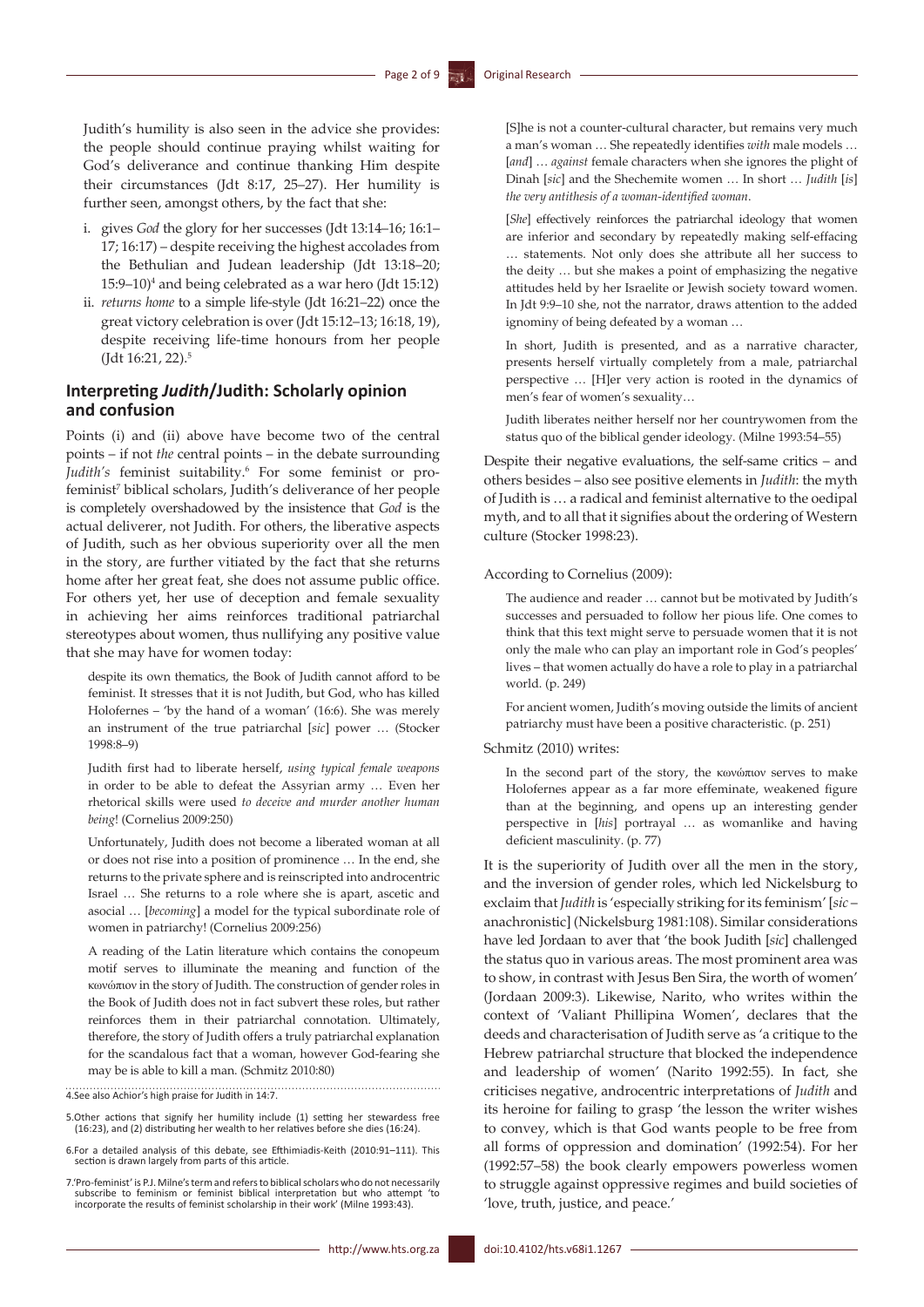### **A Jungian psychoanalytic perspective on**  *Judith***/Judith**

When I began my studies on *Judith* almost two decades ago, I was just as annoyed with its negative, androcentric interpretations as Narito, and for similar reasons (although I would not have been as effusive about the societies she claims *Judith* encourages). I tried to make light of them, but my own discoveries kept on troubling me.

In my 2004 monograph, *The enemy is within: A Jungian psychoanalytic approach to the book of Judith*, I noted, amongst others, that Judith's descent to and return from Holofernes' camp matched exactly the structural components of the hero myth or hero's quest and its alternative, the night sea journey. From a psychoanalytic perspective, this myth is taken as an expression of the human individuation pattern but, as scholars such as Annis Pratt have shown, it is specific to men alone. Following Pratt's (1992:155, 162) contention that women's individuation patterns followed that of the Demeter-Kore myth (Bernstein 2004; Carlson n.d.; Tait 2010), and knowing that the biblical image of the cultic community is overwhelmingly feminine (Efthimiadis-Keith 2004:410), I was disturbed. Could it be that my Judith was actually a man in the form of a woman – nothing but another representation of the androcentric, male-identified ancient Israelite cultic community (2004:410)?

My analysis had also identified Judith as the *anima* of the Jewish nation (or faction thereof) that had produced the mythopoeic book (Efthimiadis-Keith 2004:18, 415, 420–421).8 Whilst the *anima* is a very powerful figure in Jungian psychoanalytic thought, the latter is not free of sexist concerns. For example, even though Jung regards the *anima* as the contra-sexual soul image that brings a male through to the final stage of the individuation process, namely the *hieros gamos* or the conscious merging of the opposites within him, he also equates her with *Eros*. Simultaneously, he equates the male contra-sexual image in women, the *animus*, with *Logos*:

The *animus* corresponds to the paternal Logos just as the *anima* corresponds to the maternal Eros … I use Eros and Logos as conceptual aids to describe *the fact that woman's consciousness is characterized more by the connective quality of Eros than by the discrimination and cognition associated with Logos*. In men, Eros, the function of relationship is usually less developed than Logos. In women, on the other hand, *Eros is an expression of their true nature, while their Logos is often a regrettable accident*. It gives rise to misunderstandings and annoying interpretations in the family circle and among friends. This is because it consists of *opinions* instead of reflections, and by opinions I mean *a priori* assumptions that lay claim to absolute truth. (Jung 1959b:14–15, [*author's own emphasis in the first three instances*])

'This is a highly sexist and patriarchal image of woman, no matter how it is veiled in abstract, philosophical nomenclature' (Efthimiadis-Keith 2004:85; Pratt 1992:155). Moreover, did not the identification of Judith as *anima* further reinforce the male nature of the cultic community,

On the other hand, as one of the most important archetypes of the collective unconscious, Judith-as-*anima* was free to be exactly who she was – sexy *and* chaste, pious, wise *and* deceptive, murderous and saintly, male and female<sup>9</sup>. To my mind, the book's depiction of Judith was therefore more true to human nature (after all who is totally 'good' or 'evil'?) and offered women the liberative potential of being all that they are without having to succumb to the patriarchal constraints of being either 'good' *or* 'bad', sexy *or* chaste, (stereotypically) male *or* female in their thinking, speech and behaviour.<sup>10</sup>

### **What makes men and women identify with Judith's liberative deeds?**

Considering all the above, I came to rest about my favourite biblical book. However, I was still intrigued by what might enable such diverse, even oppositional readings of the book – apart from the binary categories created by the conscious mind (Efthimiadis-Keith 2010:93–94, 100). I was especially intrigued by what enabled men and women – the latter in particular – to identify with this heroine and emulate her behaviour for the salvation of their people.11 My fascination peaked when 70% of my 2011 Honours Research Methodology class interpreted Judith as a heroine whose faith, determination and courage could be emulated in various ways to effect liberation for *women* within their particular African communities of faith.12 I was amazed not only by the students' overwhelmingly positive responses to the book, but also by the contexts to which they chose to apply *Judith* as a liberative model, such as: seeking leadership for women in particular churches or church denominations; empowering women in gogo-(granny)-headed households; encouraging women to take up political leadership (based on parallels between Judith and the first female leader of a political party in the South African province of KwaZulu-Natal); and standing up against the denigrating and oppressive (Kaunda 2011) rituals of sexual cleansing that widows must undergo amongst the Bemba people in Zambia.

These were very well thought-out, positive readings in very real current contexts – like that of Narito – not the rarefied stratosphere of academic discourse. What enabled these

<sup>8.&#</sup>x27;Mythopoeic' refers to the unconscious, mythic elements of the book, which are reflected primarily in the irregularities and inconsistencies which beset the book.

<sup>9.</sup>According to Jung, archetypes possess the totality of all possible opposites, but the conscious mind is unable to cope with this fusion and consequently splits opposites into binaries such as good versus bad, sexual versus chaste, male versus female et cetera (see Jacoby 1992:62–65; Efthimiadis-Keith 2010:93).

<sup>10.</sup>Unfortunately, women have wittingly or unwittingly colluded with this binary view of their nature, which prevents them from being, enjoying and honouring the full extent of themselves.

<sup>11.</sup>Stocker's (1998) brilliant monograph, *Judith: Sexual Warrior. Women and Power in Western Culture*, is full of such examples spanning the length and breadth of *Judith's* reception history, from the past to the present. See, for example pages 67–134, especially 111–123, which discuss Charlotte Corday's murder of the demagogue, Marat, during the Terror Phase of the French revolution in exact Judithic fashion!

<sup>12</sup>.In order to test their acquisition of research skills, I asked these students to pretend that they were writing a research project on the feminist value of *Judith* and to prepare a research proposal, which included a research-design and literature review, for their final examination. A total of 19 out of the 27 students (70%) viewed Judith in a very positive light, while only 2 (7%) regarded her in a negative light. Of the remainder, 6 (22%) were ambivalent towards the book's feminist value, with 4 of these leaning towards the positive side.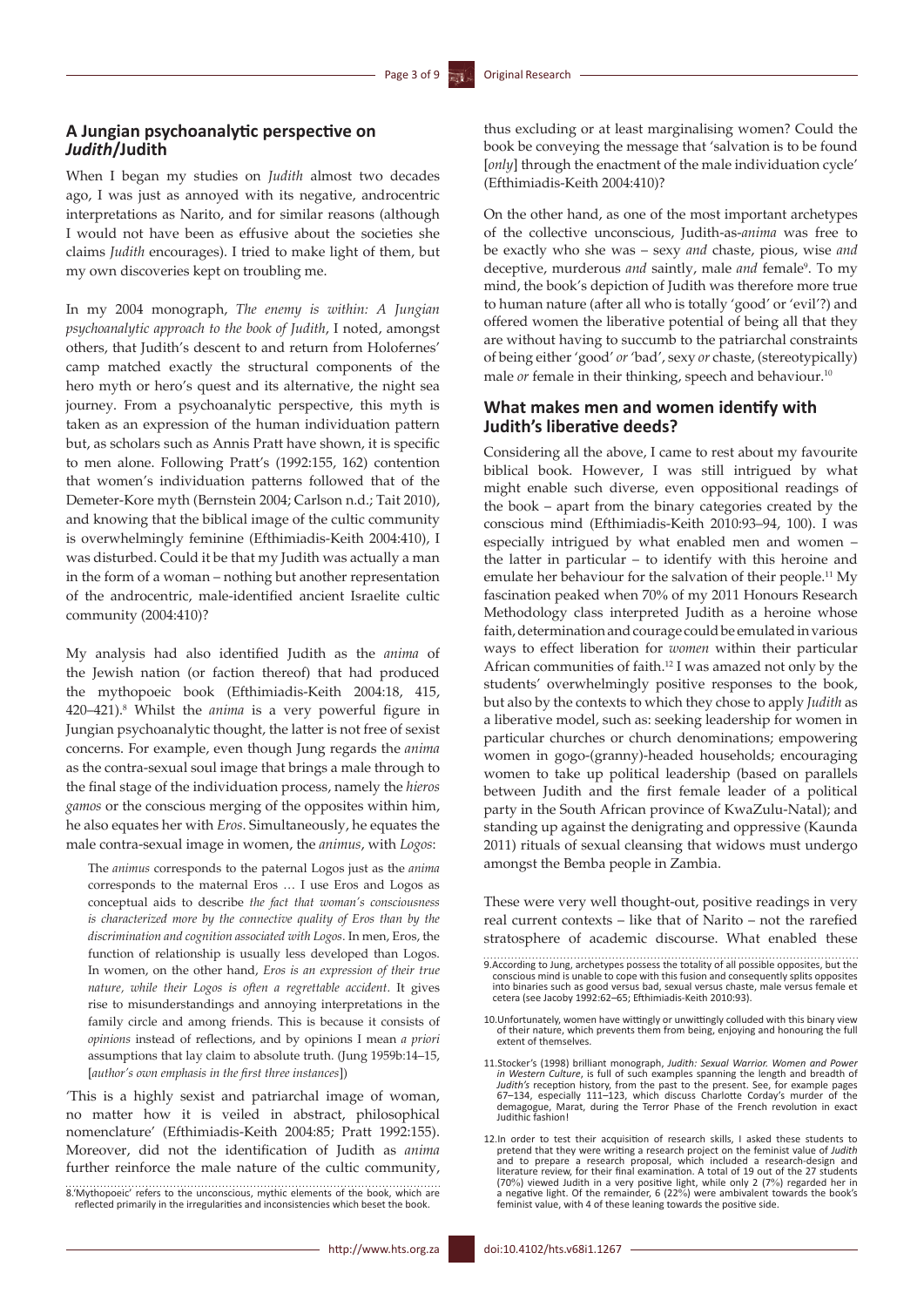students and scholars such as Narito to interpret Judith in such positive, liberative ways? Being convinced that the book was as archetypal as its heroine, I began to wonder whether its archetypal nature allowed it to represent the male *and* female individuation cycles simultaneously. Or, was it possible that Judith invoked the age-old warrior-woman or goddess archetype, thus touching the inner recesses of people's (particularly women's?) souls at this time and calling out for its emulation?

In this article I deal with the issues raised in the previous paragraph, namely (1) *Judith's* relation to the myths of the hero's quest and Demeter-Kore and (2) *Judith's* relation to ANE warrior-woman or goddess myths in terms of the effect that they may have in drawing men and women in particular, at this time, to unlock the liberative potential which *Judith*/ Judith holds.

I begin, then, with a brief discussion of the importance of the hero's quest and the Demeter-Kore myths for the male and female individuation cycles as well as their relation to the book of Judith.

# **The Hero's Quest and Demeter-Kore myths: Their significance in the male and female individuation cycles and their relation to**  *Judith***/Judith**

### **The Hero's Quest**

According to Jung – the father of modern psychoanalysis – individuation 'is a (life-long) psychological process that *drives* a human being to become the "individual" – the unique, indivisible unit or "whole" person' (Efthimiadis-Keith 2004:56) *that she or he originally is* (Jung 1940:3). As Monick (1991:34) has put it, the individuation journey is one that is 'deeply personal' while simultaneously being 'essentially mythic'. In other words, it exhibits personal peculiarities rooted in the individual's own conscious or unconscious psyche as well as common elements found in the collective psyche of humankind. For Jung, the myth of the hero's quest, more commonly known as the hero myth, is the clearest expression of the human urge towards individuation (Jung 1956:109–110).

Whilst there are many permutations of the male hero myth, for example, the myth of Hercules, the story of Moses and that of Jonah, two basic structural variants may be discerned, viz. the general and alternate patterns (Efthimiadis-Keith 2004:69–71). These will be outlined and discussed briefly below.

### **The general pattern of the male Hero Myth**

- a. A lack or imbalance sets the hero off on his quest for a solution to a foreign country or up a difficult mountain.
- b. The hero arrives at his destination after passing many tests and/or overcoming numerous monsters. He is often accompanied by a shadowy companion, who seems to be his double, and offered advice by various deities and/or

other magical creatures or people with magical powers (e.g. a magician, old woman or faithful animal).

- c. Reaching his destination does not, however, entail the end of his problems, as the hero usually has to liberate a maiden and/or untold treasure from a dragon or other similar monster. (The hero is sometimes swallowed by the dragon he battles, but returns after slaying it from within, with the rest [a. and e.] following).
- d. He liberates the maiden or treasure with the help of his magical friends, and returns to a hero's welcome in her and/or his own land.
- e. The hero marries the maiden usually as a reward for his bravery – and becomes a powerful leader who transforms his world and/or his vision of it.

### **The alternate pattern male Hero Myth**

This pattern does not contain all the elements of the general pattern outlined above. Rather, it develops as an autonomous variant, based on the element of the hero being swallowed by the dragon or monster – the bracketed section in (c), above:

- 1. A hero is devoured by a water monster in the West.
- 2. The animal travels with him to the East, usually during the night.
- 3. Whilst in the monster's belly, the hero lights a fire and, feeling hungry, cuts himself a piece of the heart.
- 4. The endangered monster soon glides to land and the hero escapes by cutting the animal open from within and slipping out.
- 5. The hero's hair might have fallen out because of the intense heat in the monster's belly. Oftentimes, the hero simultaneously frees all those previously swallowed by the monster.

Despite the differences between these variants, the hero's battle with and overcoming of the dragon or sea or other monster(s) is crucial to both, as it represents his separation from his mother (Henderson 1964:126) and so his battle with his psychological contra-sexual female image, that is, his *anima* (Jung 1959a:13).<sup>13</sup> The hero's marriage to the maiden then symbolises the crux of a male individuation cycle, namely the integration of the *anima* (Efthimiadis-Keith 2004:70). The latter, in turn, symbolises the resultant *hieros gamos* [holy marriage] or *union of opposites* (Jung 1940:28) – the acme of individuation, which then leads a man to greater societal integration at a conscious level.

In some myths, (*however*,) the hero is unsuccessful in his battle against the dragon (*which*) symbolises (*his*) identification with the collective unconscious, the maternal consciousness, and a failed cycle of individuation (Efthimiadis-Keith 2004:70).

### **The relation between the Hero's Quest and Judith's journey to and from Holofernes' Camp**

As previously indicated, Judith's journey to and from Holofernes' camp parallels exactly the structural elements of the hero myth – in both its formats (Efthimiadis-Keith 2004:391–394). For the sake of brevity, however, I will tabulate the parallels between Judith's journey and the general pattern

<sup>13.</sup>Apart from being an element of the collective unconscious, a man's *anima* is formed primarily by or imbued primarily with his *perceptions of* his mother – his mother-imago (cf. Jung 1959a:13).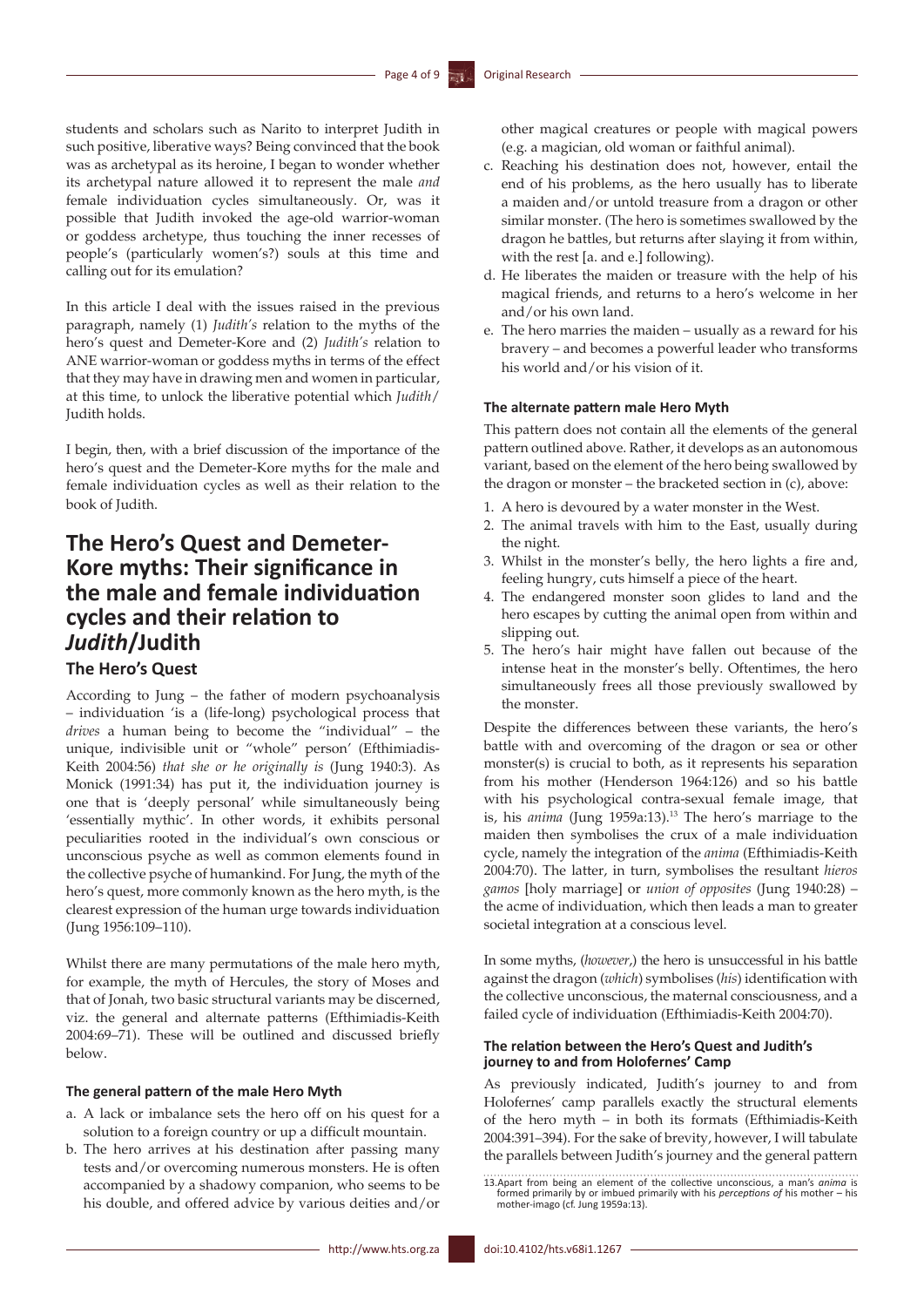of the hero's quest,<sup>14</sup> referring the reader to my book for parallels with the night sea journey (2004:394) see Table 1.

As can be seen from the Table above, there are only two real differences between *Judith* and the male hero myth: Judith is female whereas the hero of the hero's quest is male, and Judith remains unmarried, or arguably resists human suitors in favour of YHWH. Judith's journey otherwise parallels the structural pattern of the hero's quest exactly. This is not the case with the Demeter-Kore myth, to which I now turn.

### **The Demeter-Kore myth**

According to various analysts and commentators (see e.g. Bernstein 2004; Carlson n.d.; Tait 2010; Pratt 1992), women's individuation patterns seem to be structured after the Demeter-Kore myth. The correlation between the Demeter-Kore myth and women's individuation is hardly surprising, as this myth represents three archetypes which are crucial to women's development, namely the Mother (Demeter), the Maiden (Kore or Persephone), and the Crone (Hecate) (Carlson n.d.). However, as I hope to show, this may not be as naturally definitive of women's individuation as some scholars think.

The 'most complete and well-known source' (Carlson n.d.) of this myth is found in the First Homeric Hymn to Demeter.15 It may briefly be summarised as follows:

14.This table is adopted and adapted from Efthimiadis-Keith (2004:392–393).

15.'The *Homeric Hymns* are a collection of thirty-three Greek poems … [ranging] in length from 3 to 500 lines ... The largest four are complete epic narrative poems in themselves'<br>as is the Hymn to Demeter. '(T]hey are now regarded as a largely anonymous collection<br>of works. The majority of the collection, incl There are two Homeric hymns to Demeter. The first is a complete narrative in itself (*Homeric Hymns,* 1–3, n.d.), whilst the second one is very short: 'I begin to sing of rich-haired Demeter, awful goddess, of her and of her daughter lovely Persephone.<br>Hail, goddess! Keep this city safe, and govern my song' (Homeric Hymns 5–33, n.d.<br>[author's capitalisation]). For an excellent translation o Demeter with relevant commentary, see Gregory Nagy's translation, *Homeric Hymn to Demeter*, n.d.).

**TABLE 1:** Parallels between the general pattern of the hero myth and *Judith.* **General pattern of the hero myth Judith** Hades, god of death and the underworld, emerges from below the earth in his fiery chariot and abducts Persephone, the young daughter of Demeter and Zeus, dragging her, kicking and screaming down to his kingdom to be his bride. When Demeter, goddess of fertility, finally hears her daughter's voice she descends speedily from Olympus and frantically searches for her. However, neither god, nor mortal, nor bird (messengers of truth) will help her in her quest. Not once does she eat, drink or bathe as her grief for her lost daughter consumes her. (n.p.)

On the tenth day of her quest, Hecate approaches and relates how she had heard Persephone's cries, but did not see her abductor. Silently, the two goddesses proceed to Helios, whom Demeter implores to reveal the identity of Persephone's abductor. Out of respect for her (Demeter), Helios reveals that Zeus himself gave Persephone to Hades as wife. Helios' attempts to assuage Demeter's grief are to no effect. (It's not so bad to have Hades as a son-in-law, he says, urging Demeter to cease from her anger). The goddess descends into an even more terrible grief than before, deepened by her anger with Zeus.

Shunning Olympus, she chooses instead to visit human cities. She arrives at Eleusis disguised as the old and childless childminder, Doso. The king's daughters entreat their mother, Metaneira, to employ her as a nursemaid for their newborn, much-awaited and much-desired brother, Demophoon.

All goes well and the young son thrives in Demeter's (Doso's) hands – without food – until his mother sees Demeter holding him into a fire – to burn off his mortal parts. Demeter reacts to Metaneira's shrieks of terror with severe anger. Chastising her for her mortal foolishness, and revealing herself as the goddess, Demeter instructs the terror-stricken royal couple to build her a temple where she will inaugurate her mysteries.

A. A lack/imbalance sets the hero off on his quest for a solution to a foreign country or up a difficult mountain. The attacking Assyrians block off Bethuliah's water spring, causing great thirst and panic to set in. Judith voluntarily sets off down the mountain to the enemy camp in order to rectify the situation (Jdt 7:1–10:10). B. The hero arrives at his destination after passing many tests and/or overcoming numerous monsters – often accompanied by a shadowy companion and other magical helpers (e.g. gods, old women, or an animal friend). Judith descends to the foothills of Bethuliah and gains access to Holofernes' tent. In doing so, she passes seven tests: 1. she bluffs the patrol into thinking she has come to assist Holofernes 2. the soldiers all desire her but no one harms her 3. she fools Holofernes and his entire entourage as to the nature of her 'mission' 4. Holofernes grants her safe passage in and out the camp 'to wash herself' 5. she resists the offer to eat non-kosher food 6. she escapes Holofernes' intended seduction 7. she escapes undetected after having slain Holofernes (Jdt 10:10–13:10). Judith is accompanied by her faithful stewardess, and is seemingly offered advice by YHWH, which is the assumption underlying her prayers and resultant actions (see Jdt 9:2–14; 12:5; 13:7). The *kosher* food (Jdt 10:5; 12:1–4), the food basket (Jdt 13:10, 15), and her nightly wash at the<br>spring (Jdt 12:7) 'may be seen as demythologised magical elements which help her sustain her<br>presence of mind etc. whilst s C. Reaching his destination does not, however, entail the end of the hero's problems, as he usually has to liberate a maiden and/or untold treasure from a dragon or other similar monster. Having arrived at the camp, Judith must make sure that she is not violated, and that her deception and Holofernes' murder remain undetected. She liberates Holofernes of priceless treasure, his head, as well as his bed canopy (cf. especially Jdt 12:10–13:10). D. He liberates the maiden/treasure with the help of his magical friends, and returns to a hero's welcome in her and/or his own land. Judith is assisted by her stewardess throughout and returns to a hero's welcome in Bethuliah (Jdt 10:5–6; 12:15, 19; 13:3, 9–10): she receives the highest praise from the leaders of her society, and the women perform a victory dance to her honour with the men following. Judith leads the people in a triumphal praise song to YHWH and they all go up to Jerusalem together (Jdt 13:11–16:18). E. The hero marries the maiden – usually as a reward for his bravery – and becomes a powerful leader who transforms his world and/or his vision of it. The people's 3-month feast in Jerusalem (Jdt 16:20) possibly represents their re-marriage (return) to YHWH. However, Judith remains unmarried despite many suitors (Jdt 16:22), indicating that YHWH is<br>her true husband. She becomes a powerful leader who leads her people to military victory, and<br>her fame keeps her people safe for m *suffering*' (Efthimiadis-Keith 2004:393, *[author's own emphasis*]). Alternatively, he is sometimes swallowed by the dragon he battles, but returns after slaying it from within, with the rest (D and E ) following. Judith is NOT swallowed by 'the dragon', but slays Holofernes in his own tent, upon his own bed, with his own sword and returns to Bethuliah **(**cf. Jdt 8:32–34, 9:9; 10:10–13:10).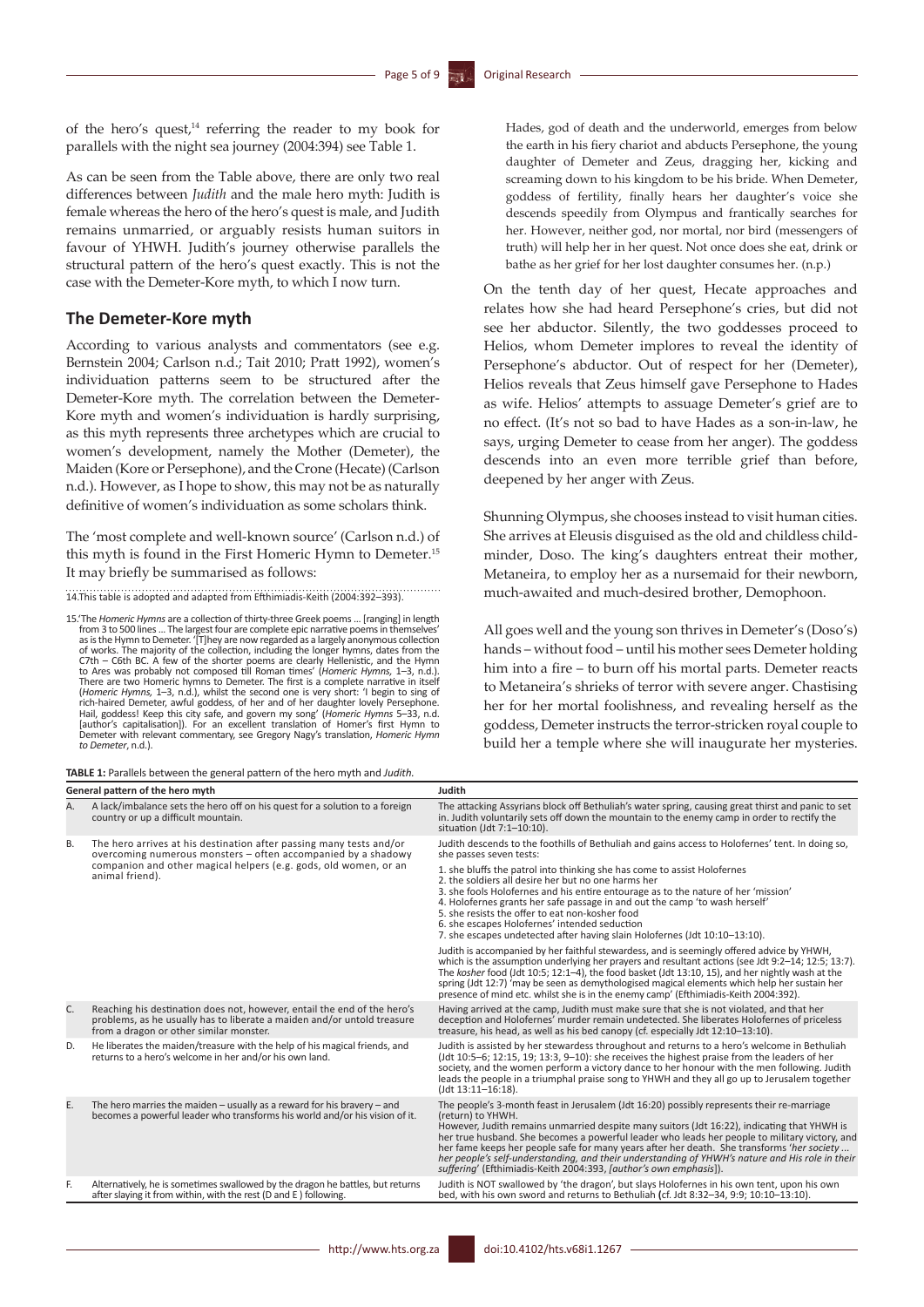This is done and Demeter retires to her temple where she sinks into further grief and depression over her lost daughter.

As a result of her grief and pain, Demeter causes famine and drought to spread over all the earth. Zeus, who had colluded with Gaia and Hades in his daughter's abduction, sends her numerous offers via other gods to entreat her to put an end to the catastrophe. Implacable, Demeter swears that she will never again set foot on Olympus unless she sees her daughter's beautiful face. Hearing this, Zeus relents and sends Hermes to persuade Hades to return Persephone to her mother. Persephone, who has been pining away for her mother, is overjoyed. Unfortunately, she has unwittingly eaten a pomegranate seed which Hades slipped her, thus ensuring her return to the underworld.

Hades returns Persephone to a joyous reunion with her mother. The reunion is marred when Demeter realises that her daughter had eaten some seed while in Hades, meaning that she (Persephone) would have to spend one season each year with Hades and the remaining three with her – as per agreement between herself (Demeter) and Zeus.

While on one level this myth is an ancient explanation for the origin of the seasons and the inauguration of the Elysian Mysteries, on another it is a highly significant portrayal of *a part of* the female individuation cycle as it aptly illustrates the complexities of the mother-daughter relationship (see Bernstein 2004) and a woman's need to integrate her *female* introjects (the Mother, Daughter and Crone) in her *agon* of individuation (Carlson n.d.). The latter represents one of the greatest differences between male and female individuation cycles.

Classical psychoanalytic theory has assumed that successful female individuation or development is structured after the male pattern reflected in the Oedipus myth. In other words, it has been believed that a woman's development depends on her separating from her mother and attaching herself to her father (Bernstein 2004:601). Newer theories, however, 'depict development as interactive and relational throughout the life cycle – leading not to separation but to autonomy with connectedness' (2004:601) as depicted in the Demeter-Kore myth. This myth aptly portrays 'the conflicts integral to the girl's triangular situation' (mother-self-father) and the highly ambivalent mother-daughter relationship (2004:601). It also reveals that development is not linear:

Once we recognize that the course of development is not linear, we should expect to see the woman revisiting, re-examining and re-synthesizing representations of self-versus-mother and self with-mother over her lifetime. (Bernstein 2004:601)

Thus, it is necessary that a woman does not separate completely from her mother, as a man (supposedly) has to do. Rather, she is to obtain autonomy within connectedness.

Moreover, Pratt (1992:153–156) is correct when stating that Jung and staunch Jungian psychoanalysts (Von Franz 1964:194) merely *assumed* that a woman's *animus* plays the

same role in her individuation cycle as the *anima* plays in that of a man. She (Pratt 1992:159–160) demonstrates that, in modern women's individuation literature, the woman does not encounter a dual god or powerful male figure at the nadir of her individuation cycle that functions in the same way that the *anima* does for men. Rather, the male figure or 'horrible husband' whom the woman often encounters, 'stops her dead in her tracks … dragging her into masochistic compliance with social standards' (Pratt 1992:161). Instead of being reborn, 'the female character falls into madness, determines to commit suicide, or lapses into a zombie-like state that precludes further development' (Pratt 1992:161). Pratt further observes that similar results occur when women encounter 'erotic, godlike figures' as they are 'often natural, antisocial, and above all anti-marital' (Pratt 1992:160–161). This justifiably suggests to her that these male figures represent *not the animus* but the *shadow*, which for women is 'socially conformist [*vs. the antisocial aspects of the male shadow*], incorporating women's self-loathing for their deviations from social norms, specifically the [*patriarchal*] norms of femininity' (Pratt 1992:161).

In conjunction with the above, Pratt also discovered that women's successful quests were facilitated by 'a powerful integrative mother-figure' (Pratt 1992:163). These mother figures are encountered at the nadir of women's quests, even as the dual mother or *anima* is encountered at the nadir of men's quests; they assist women to overcome their 'horrible husband' shadows and achieve 'a deeper and more holistic sense of the feminine' (Pratt 1992:162). Even so, this results in a woman's estrangement from society, as opposed to the integration, which causes the male to be welcomed back into society as a hero.

Considering the parallels between her discoveries and the Demeter-Kore myth, Pratt avers that the female individuation journey is structured after the archetypal pattern of this myth rather than that of the hero's quest (Pratt 1992:159). Indeed, comparing the basic outline of the Demeter-Kore myth<sup>16</sup> with the structural elements of the hero's quest (Table 2) shows that there are immense differences between them, even as the differences between the male and female psyche – a factor which Jung also recognised later in his career (cf. Jung 1956:207).

The table above shows that there are immense differences between the hero myth and that of Demeter-Kore. In fact, there are only two *direct* similarities: the original quest (row A) and Hecate accompanying Demeter to Helios (row B). The latter, of course, is only a *partial* similarity as it does not cover the entire element denoted by row B.

To summarise:

• Men and women's psyches are different: for healthy individuation to occur, a woman needs to develop autonomy *vis-à-vis* her mother without losing her connectedness with her, whilst a man needs (psychological) separation from his mother and identification with his father.

<sup>16.</sup>Given that Demeter is the obvious protagonist of this myth, the outline will be constructed from her perspective rather than that of Persephone.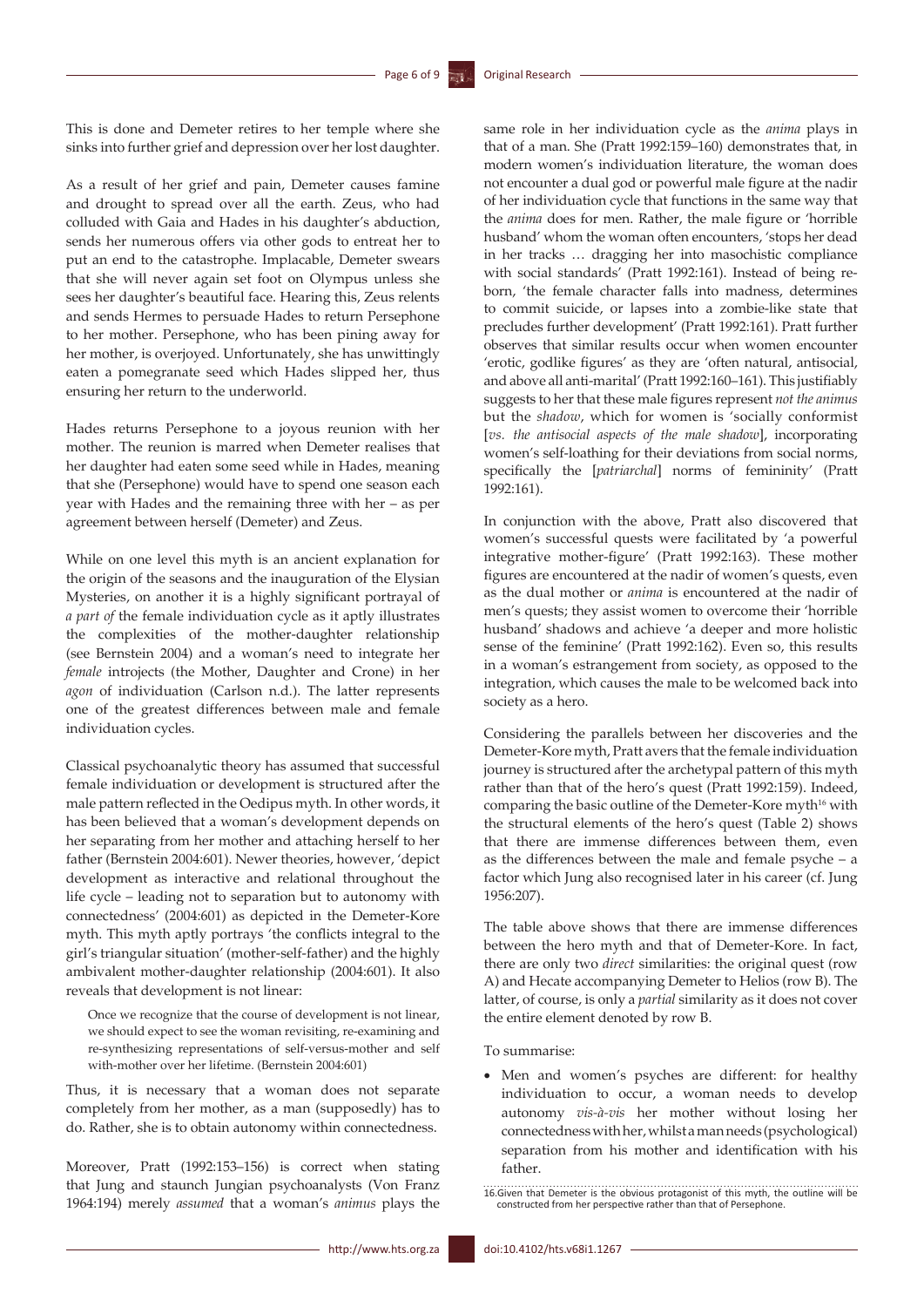#### **TABLE 2:** A comparison of the general pattern of the hero myth and that of Demeter-Kore.

| General pattern of the hero's quest |                                                                                                                                                                                                             | Outline of Demeter-Kore myth                                                                                           |                                                                                                                                                                                                                                                                                                                                                                                                                                                                                          |
|-------------------------------------|-------------------------------------------------------------------------------------------------------------------------------------------------------------------------------------------------------------|------------------------------------------------------------------------------------------------------------------------|------------------------------------------------------------------------------------------------------------------------------------------------------------------------------------------------------------------------------------------------------------------------------------------------------------------------------------------------------------------------------------------------------------------------------------------------------------------------------------------|
|                                     |                                                                                                                                                                                                             | <b>Similarities</b>                                                                                                    | <b>Differences</b>                                                                                                                                                                                                                                                                                                                                                                                                                                                                       |
| Α.                                  | A lack/imbalance sets the hero off on his quest<br>for a solution to a foreign country or up a<br>difficult mountain.                                                                                       | • Demeter hears her daughter's voice and<br>descends to earth from Olympus to find<br>her.                             |                                                                                                                                                                                                                                                                                                                                                                                                                                                                                          |
| B.                                  | The hero arrives after passing many tests and/or<br>overcoming numerous monsters - often<br>accompanied by a shadowy companion and other<br>magical helpers (e.g. gods, old women, or an<br>animal friend). | . Hecate tells Demeter what she had heard<br>and accompanies her to Helios to find out<br>who had abducted Persephone. | . No one will initially help Demeter.<br>• She sinks into grief and depression.<br>• Earth is NOT her final destination, neither is meeting Helios.<br>. Helios tells Demeter the truth but urges her to cease from anger, as it is<br>not so bad to have Hades as her son-in-law, i.e. he tries to abrogate her<br>quest but does not actually attempt to stop her.<br>• Demeter does not have to pass through any tests.                                                               |
| C.                                  | Reaching his destination does not, however, entail<br>the end of the hero's problems, as he usually has<br>to liberate a maiden and/or untold treasure from a<br>dragon or other similar monster.           |                                                                                                                        | . Neither earth nor Helios' domain is her destination.<br>• Having discovered that her daughter is in Hades, she does not attempt<br>to go there and rescue her.<br>• She does not battle anyone or anything.<br>• She is unable to liberate Persephone at this point. In fact, she is<br>encouraged/warned not to (attempt to) do so and 'obeys'.                                                                                                                                       |
| D.                                  | He liberates the maiden/treasure with the help of<br>his magical friends, and returns to a hero's<br>welcome in her and/or his own land                                                                     |                                                                                                                        | • There is neither liberation for the maiden nor a hero's welcome for<br>Demeter.<br>• Her depression worsens and she transforms herself into an old, childless<br>woman.<br>• Her attempts to immortalise (= liberate?) Demophoon are thwarted.<br>• At the end of her tale she is neither in her own land (Olympus) nor that<br>of the maiden (Hades). Rather, she hovers in the no-man's-land that<br>earth has become for her.                                                       |
| Ε.                                  | The hero marries the maiden - usually as a reward<br>for his bravery - and becomes a powerful leader<br>who transforms his world and/or his vision of it.                                                   |                                                                                                                        | • Demeter's attempts to fulfil her 'quest' are not rewarded - by either god<br>or man.<br>• She retreats to her newly-built temple on earth in even greater<br>depression.<br>. Her quest is partially rewarded by Zeus (he sends Hermes to persuade<br>Hades) only after she brings about large-scale destruction on earth<br>(and only because the gods were not getting their offerings as a result)<br>- Persephone is only allowed to come back to her mother for % of the<br>year. |
| F.                                  | Alternatively, he is sometimes swallowed by the<br>dragon he battles, but returns after slaying it from<br>within, with the rest (D and E) following.                                                       | · Demeter's depression deepens at<br>each step. Could this be an element of<br>swallowing?                             | • Demeter never seems to come out of her depression in Homer's<br>rendition of this myth.                                                                                                                                                                                                                                                                                                                                                                                                |

- The soul image in both men and women is female, and both genders require an *anima*-type figure to lead them to successful individuation.
- The myth which best represents a woman's complex psychological relation to her mother is that of Demeter-Kore, while the hero's quest – specifically the Oedipus myth – best illustrates a man's psychological need to separate from his mother.

Up to this point, I am in agreement with the theorists whose work has been discussed and I rejoice that integrating the feminine is the *sine qua non* of both male and female individuation cycles. However, contrary to Pratt, I no longer believe that the Demeter-Kore myth represents the *totality* of a woman's individuation experience. Retrospectively, I see that this insight is openly concealed in two of Pratt's discoveries that have deliberately been excluded from the preceding summary for discussion here:

- • the male figures encountered in modern women's individuation cycles are representative of their shadows rather than their imaginary contra-sexual soul images
- these figures lead a woman to madness; overcoming them results in various forms of societal alienation.

To my mind, these points are reflective of the damage caused by patriarchal prescriptions for, fears of, and machinations against women, making it impossible for the Demeter-Kore myth to represent the *totality* of a woman's individuation cycle.

Considered rationally, the Demeter-Kore myth does not proffer any hope of *positive individuation* for women at all: they are either doomed to return to their 'horrible husbands'

– merge with their shadows, or they are doomed to wander the earth, away from their own kind (Demeter is a goddess), in desperation and depression, dependent on men, and constantly waiting for the sought-for-subject (Demeter). This is certainly not a depiction of a positive, successful individuation (even though it may be a part of that journey). It does not offer women any hope for empowerment, development, self-realisation, connectedness with others, victory over self, and other things which are meant to accompany psychological maturation or individuation. There is nothing liberative for women here.

Itself a patriarchal emendation of a woman-friendly 'original' (Carlson n.d.), the current *Homeric Hymn* to Demeter only reaffirms patriarchal stereotypes of women: weak, pathetic, emotional, unable to stand up to men, powerless and hopeless, reactive rather than proactive, always waiting, dependent on men – which is how patriarchal powers *portray and want* women to be. No, there is nothing developmental, empowering or liberative here. If we are looking for an empowering mythical model for women's liberation and individuation, then we need to seek for it elsewhere.

Moreover, when considered alongside the exact correlation between the hero myth and *Judith* (Table 1), the tremendous differences between the hero myth and Demeter-Kore (Table 2) show that it is impossible for there to be any direct and complete parallels between Judith and Demeter-Kore. In fact, the only correlations which I can see are the fact that both protagonists are female, both are accompanied by another female for all or part of their journey, and both descend (from Olympus or Bethuliah) in order to begin their quests.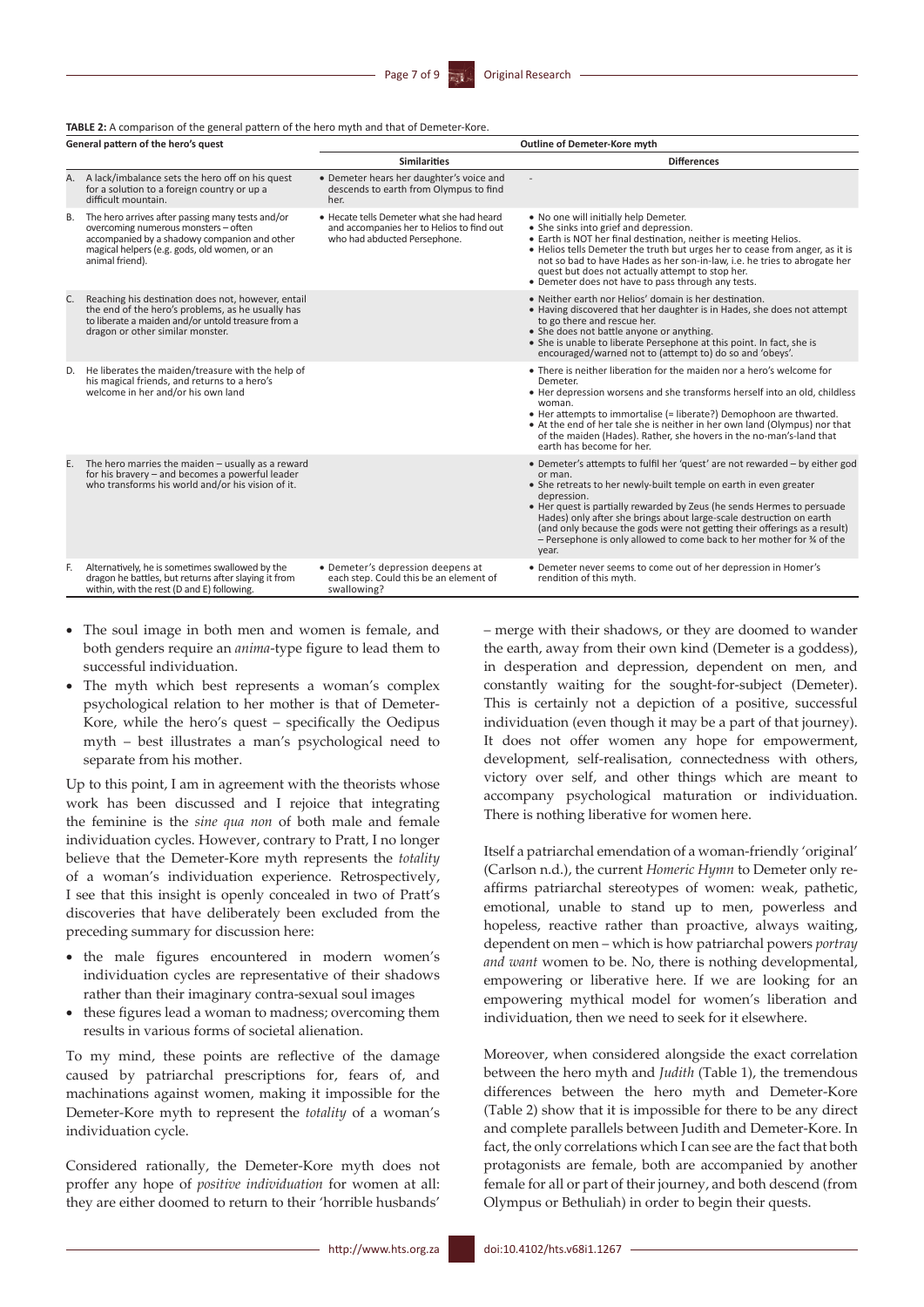These correlations are minimal, vitiated by the fact that Demeter, unlike Judith, is what I would call a counterhero(ine), not a heroine: for one thing, she does not take charge of the situation in any way. She never engages those who conspired to bring about Persephone's abduction – her own 'horrible husband', Zeus, the earth goddess or mother, Gaia, and the ultimate 'horrible husband', Hades. Rather, she lashes out at those who had nothing to do with it, such as Metaneira and the people of the earth. Indeed, she seems beset by a low self-esteem and a belief in her own helplessness (despite being a goddess!) which robs her of her ability to be active and, more importantly, proactive in 'saving the maiden' or sought-for-person. As such, she may be classed as a counter-hero.

Be that as it may, considering *Judith's* identification with the male individuation cycle and its lack of identification with that of the female as represented partially by the Demeter-Kore myth, the reader may be justified in thinking that the book *is* wholly male-identified, despite its obviously female heroine. After all, its deep structure is male-identified, despite a strong feminine presence in its surface structure<sup>17</sup>. But all is not as it seems …

# *Judith***/Judith and the ANE warrior/ trickster goddesses, Anat-Astarte**

Within *Judith*'s primal mythological context, the ANE, we find various myths of powerful warrior-goddesses, such as Inanna or Ishtar, Anat-Astarte, and Sekhmet, amongst others. Spatial constraints prevent me from discussing Judith's relation to all of these goddesses. I will therefore focus on the parallels between the myths of Anat-Astarte and Judith. This comparison is particularly instructive, as Judith is clearly patterned after Deborah-Jael who, in turn, is clearly patterned after Anat-Astarte, the warrior-goddess and lover of Baal. For example, the three sets of ladies share the following characteristics; amongst others:<sup>18</sup>

- • they are female warriors fighting on behalf of and out of love for or devotion to a male god (YHWH or Baal)
- • each has a male lackey: Barak, Yatpan, the Bethulian leadership (or maybe Achior?)
- they are set on and successful in the complete destruction of YHWH's/Baal's enemies
- they freely employ deceit and female sexuality in their warring
- their warring has a transformative effect
- Jael, Judith and Astarte are known as 'crushers of the skull' within the context of a 'challenge of dominion' (Taylor 1982:101–102).

The links between Judith, Deborah-Jael the prophetess and judge of Israel, and the powerful warrior goddess AnatAstarte are strong indeed. In all likelihood, they are also (consciously and/or unconsciously) intentional given the Northern origin of the Deborah-Jael story: it is possible, for example, that Northern Israelites took the story of Deborah-Jael to Egypt where it was transformed into that of Judith to encourage the suffering Jewish communities at Elephantine and Leontopolis (see Bruns 1954:12–13; Efthimiadis-Keith 2011:301). The links between Judith, Deborah-Jael and Anat-Astarte are further strengthened by (*inter alia*):

- • the polylatrous nature of the Northern Israelite community, which included the worship of Anat/Asherah/Astarte alongside that of YHWH (see Van der Toorn 1998:13–23)
- the worship of Anat-Yahu at Elephantine (Van der Toorn 1992:80–81)
- the parallels between events occurring at Elephantine and Leontopolis and those reflected in *Judith* (Efthimiadis-Keith 2011:311–317)
- the fact that Leontopolis is known as 'the mound of the Jewess', with Judith meaning 'Jewess' (2011:319).

The above, as I have argued elsewhere (Efthimiadis-Keith 2011:320), make it possible to see Judith as an embodiment of Anat-Yahu which, in turn makes, her an embodiment of *the* archetypal feminine. This surely indicates that *Judith* is *also female*-identified on the level of its deep structure!

One might, therefore, argue that the book is both male- *and* female-identified at a deep-structure level. In other words, *Judith*/Judith is depicting the full range of opposites inherent to any archetype, including good-bad, peace-war, lovehate, sexuality-virginity, and male-female. The book itself is thus archetypal (or archetypally structured) and defies the binarism with which it is often approached. As such, it transcends gender boundaries in the true sense of the word.

I would like to suggest that it is this deep-level, transcendence of gender boundaries that has called upon men *and* women to claim Judith as a model of liberation for their own people. Not least of these has been my 2011 cohort of Research Methodology Honours students whose work I discussed earlier. My students' responses show that Judith's femaleidentification is very strong despite its patriarchal leanings.

# **Conclusion**

This article has investigated the feminist value of *Judith* at the hand of male and female individuation cycles, the relationship between Judith and Anat-Astarte and the way that men and women have entered into the Judithic drama to effect liberation for their people. It has shown that *Judith*/ Judith is both female- *and* male-identified *vis-à-vis* Judith's relation to Anat-Astarte or the archetypal feminine and the parallels between Judith and the male individuation cycle. This, for me, shows the true genius of this book: as an archetypal communication of the unconscious psyche it transcends gender boundaries – it is both andro- and gynocentric – and vitiates the binarism inherent to androcentric readings of *Judith* and its heroine.

<sup>17.</sup>See further Efthimiadis-Keith (2004:317–321): Achior is *Judith's effective protagonist*, that is the main protagonist from a *psychological* point of view. This concept is drawn from Dawson's (1997:257) astute observation that the overt hero or protagonist of a particular story may not necessarily be the same as its psychological protagonist. While the former is readily seen in a story's surface structure, the effective protagonist may be discerned by probing the story's deeper, psychological structure.

<sup>18.</sup>These and other correlations are discussed in detail in Efthimiadis-Keith (2011), from which parts of this section have been adopted and adapted.